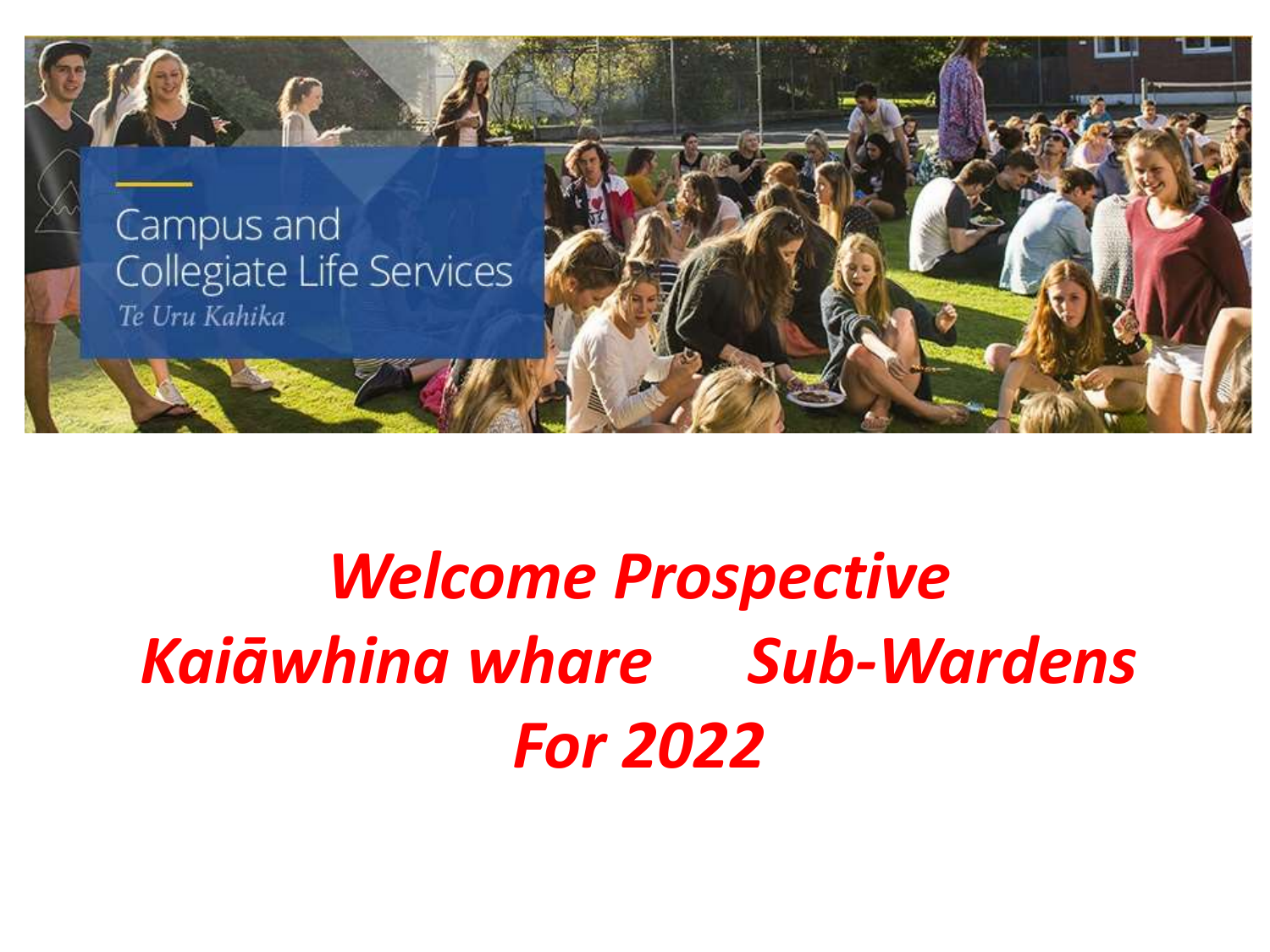### **What's a Sub-Warden?? AKA**

#### House Tutor, Sub-Master, Residential Assistant, Residential Leader, Senior Leader, College Leader

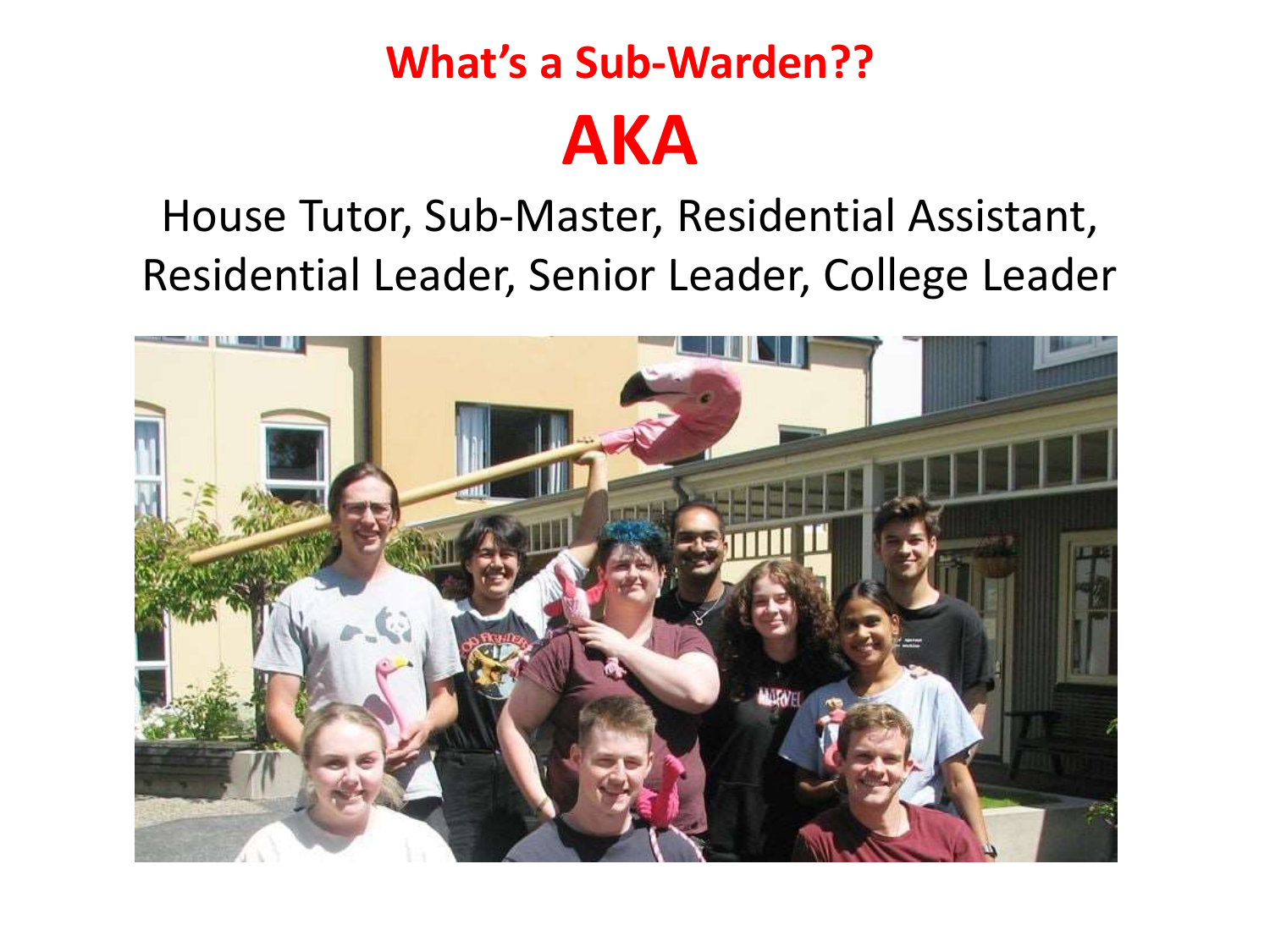**Which Colleges need Sub-Wardens?** 

Aquinas \* Arana \* Carrington\* Caroline Freeman \* Cumberland \* Hayward \* Studholme \* Te Rangi Hiroa \* Toroa \* UniCol

UniFlats \* Locals

Selwyn \* St Margaret's \* Knox \* Salmond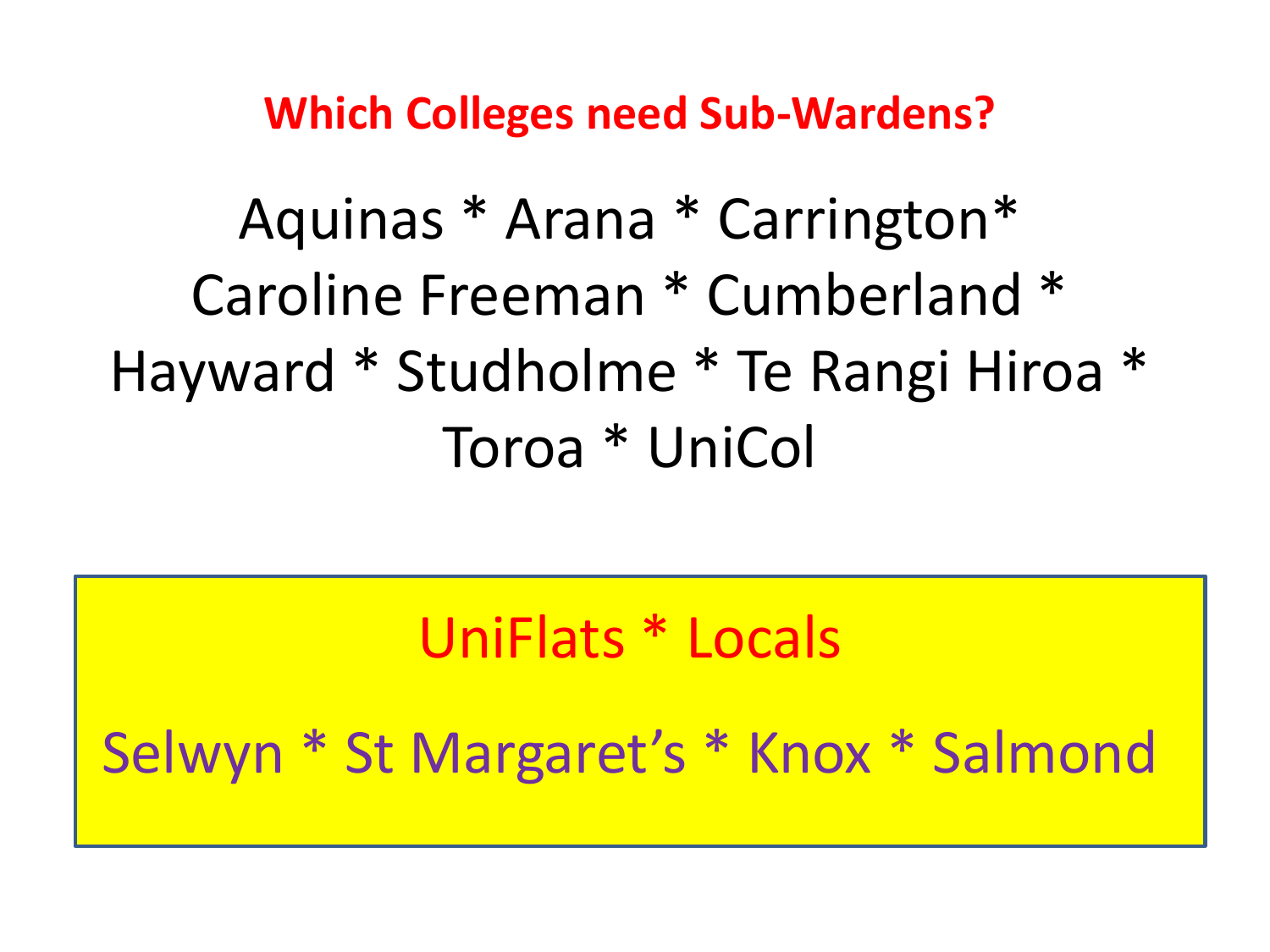#### **What do Sub-Wardens do?**

- Big brother/sister, aunty/uncle (**flexible**)
- Rostered duty, rounds and supervision (**fixed**)
- Entry-level pastoral care (**flexible**)
- On-call and basic operational management (**fixed**)
- Entry-level mentoring (**fixed/flexible**)
- Event / portfolio management (**fixed/flexible**)
- Role modelling (**flexible**)
- On-going training (**fixed**)

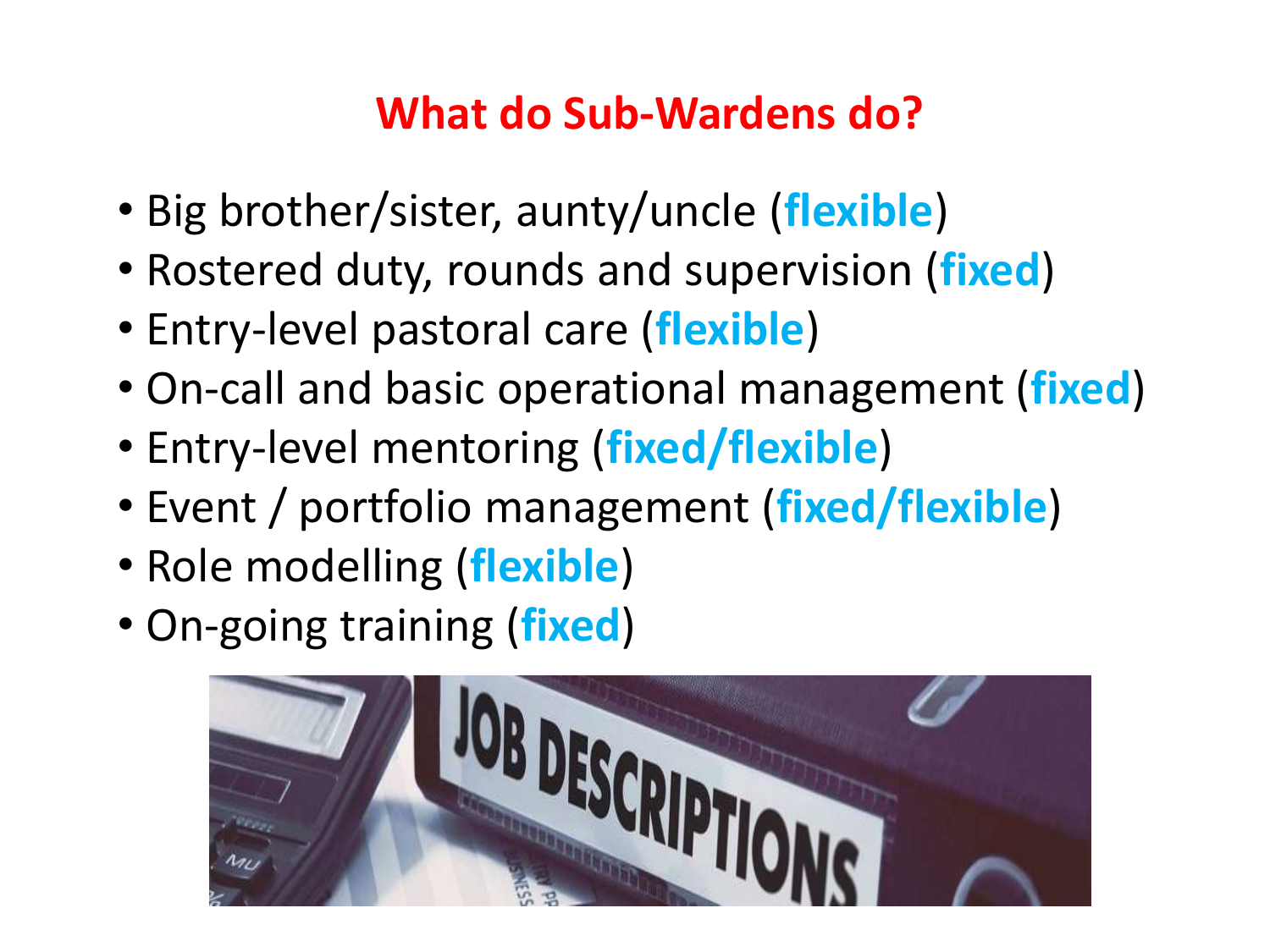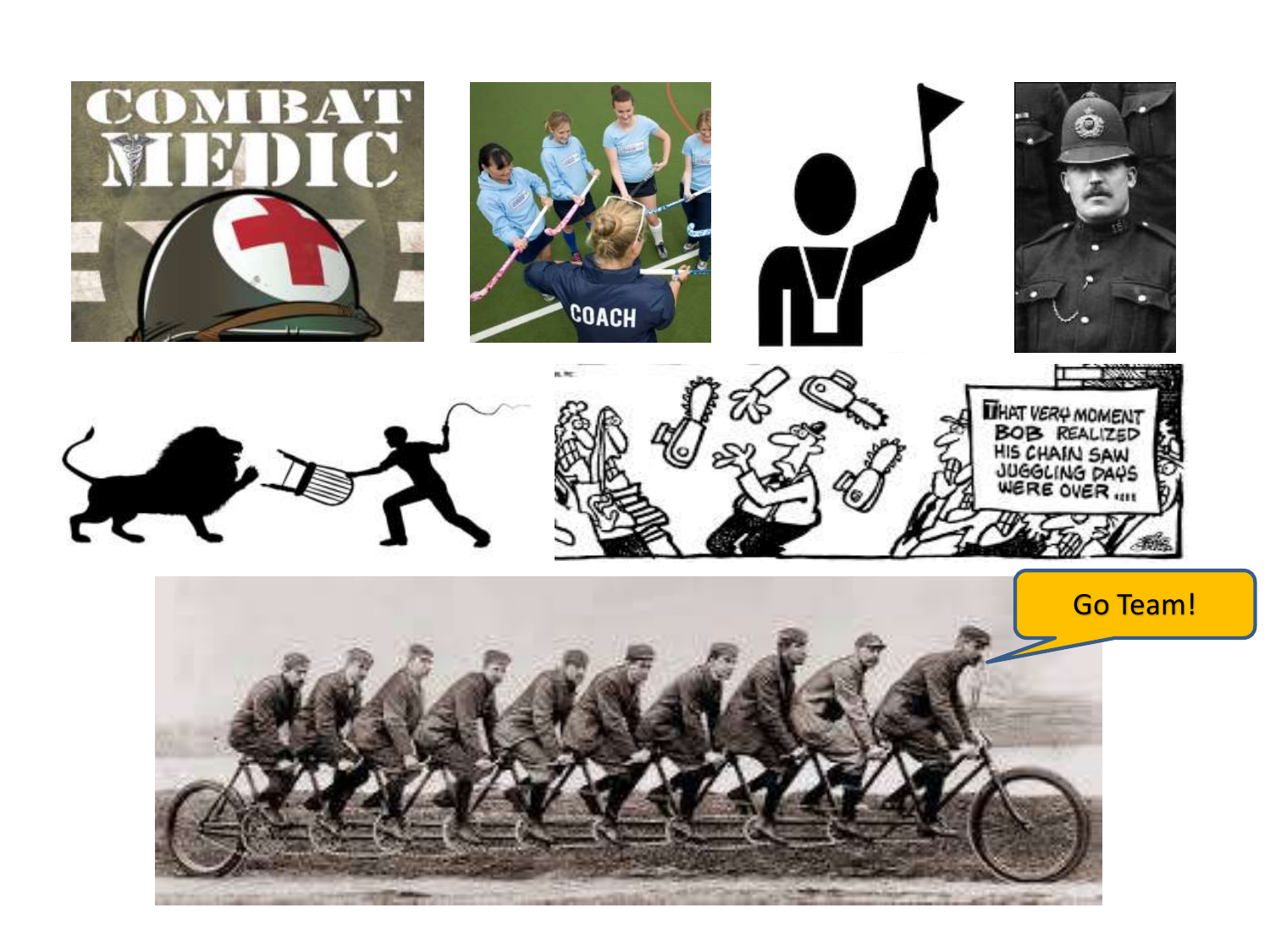#### **What are Colleges looking for? Desirable attributes include . . .**

- Team diversity
- Empathy with first-year students
- College experience good but not essential
- Personal academic endeavour
- Prior work experience
- Community commitment
- Leadership and organisation experience
- An understanding of tertiary life and study
- **Enthusiasm** and **passion** for collegiate life

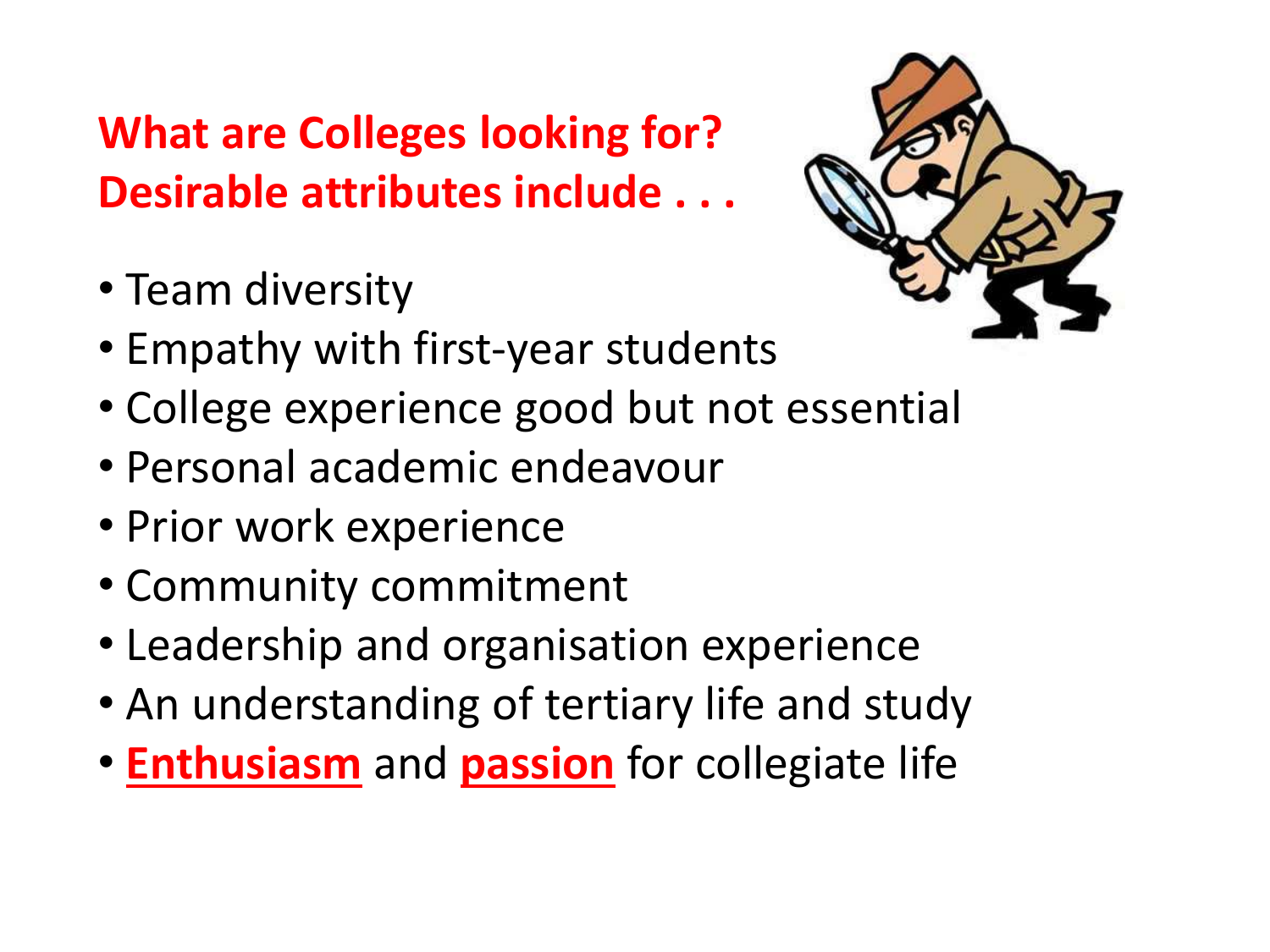## We need someone with a good back,<br>strong stomach,<br>level head and a big heart.

# The toughest job<br>you'll ever love.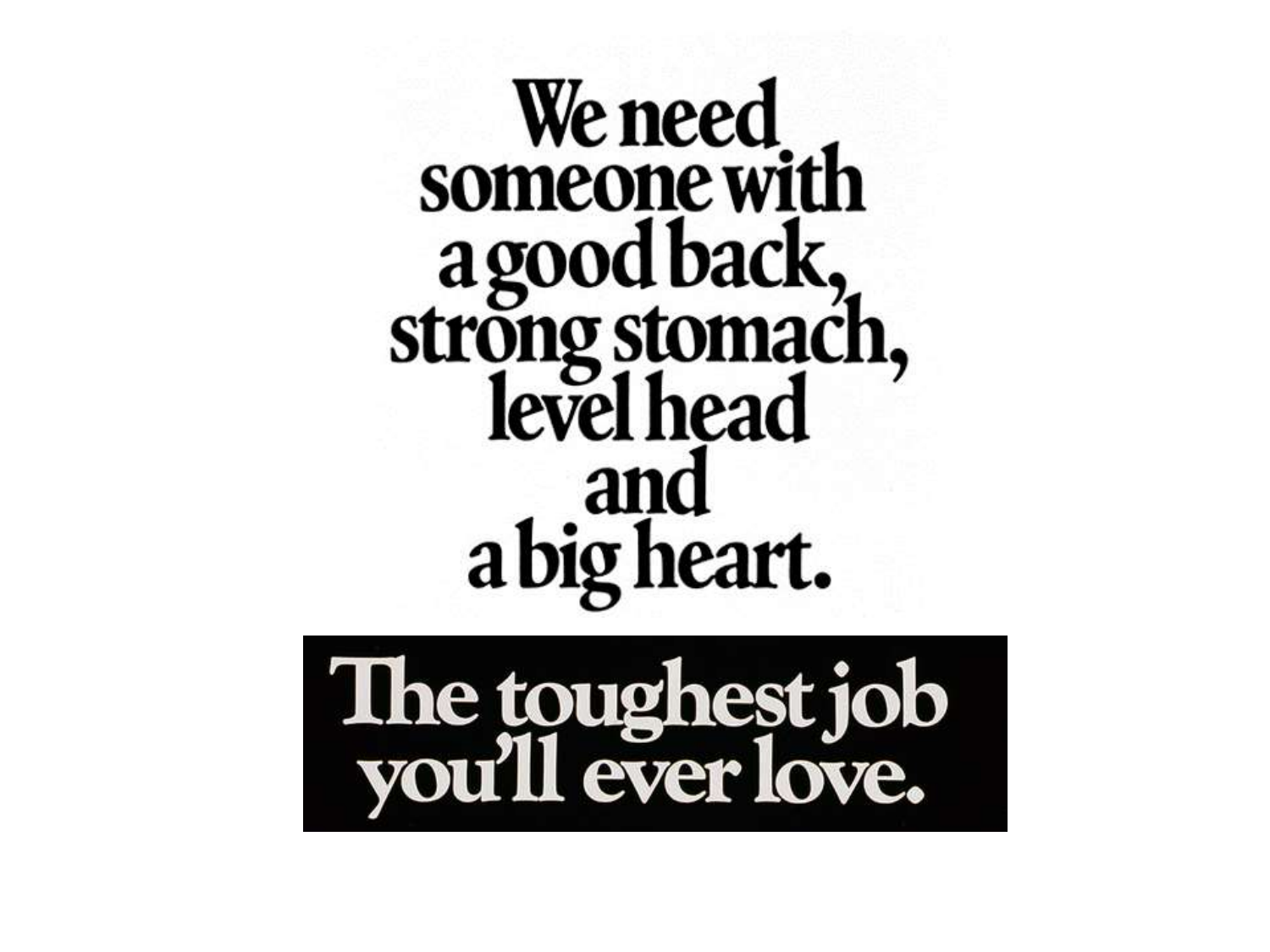#### **What's in it for me?**

- Convenient part-time work
- The "Feel Good" factor
- Great CV building



- Positive and supportive employment
- Excellent chance to build leadership skills
- Furnishings, hot water, food, power, Internet
- Making a difference for others.

#### *Being a Sub-Warden is one of the best "internships" you can do as a student!*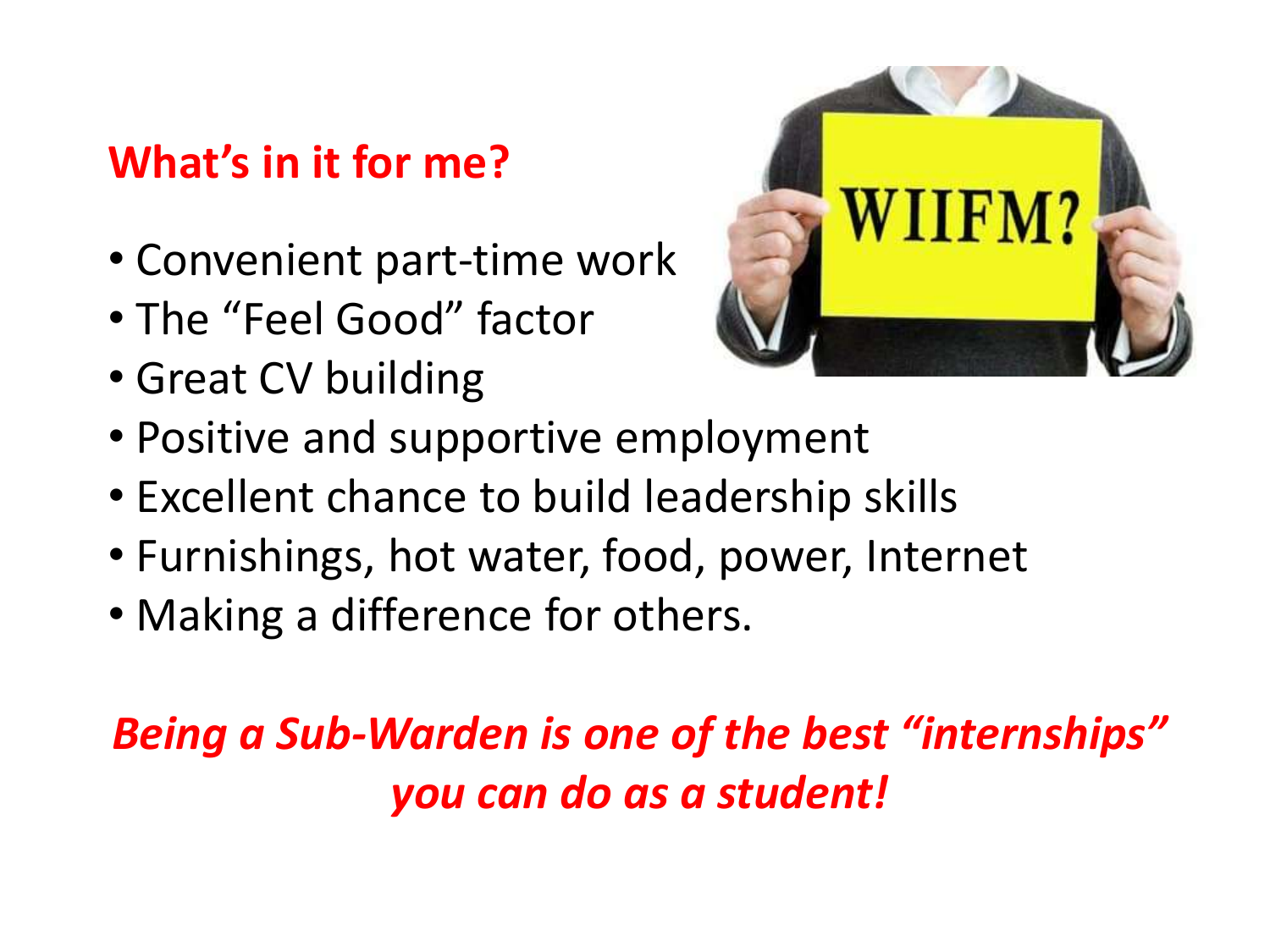#### **Live-In? or Live-Out?**

*Some colleges have a combination of "live-in" and "live-out" Sub-Wardens. It is important to discuss this at interview time and think about the dynamics involved.* 

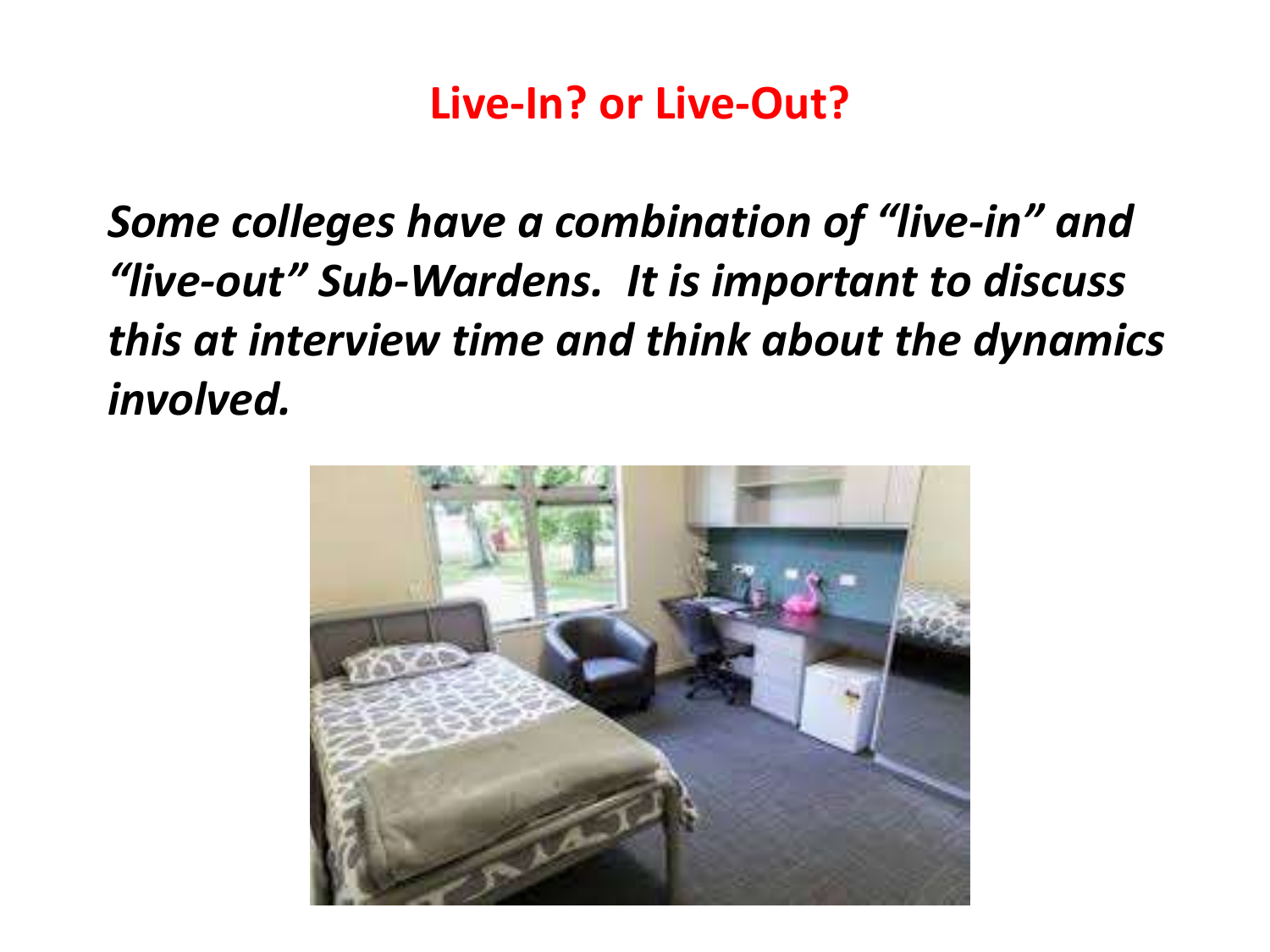#### **Remuneration and Employment Details**

- $\triangleright$  In 2021 Sub-Wardens are paid \$20.55 per hour
- $\triangleright$  There is an additional 8% holiday pay
- $\triangleright$  SWs are employed for 19 hours/week
- $\triangleright$  You are paid for the actual time you work
- $\triangleright$  You will paid while you are training
- $\triangleright$  You will complete a time-sheet each fortnight
- 40-week employment contract
- $\triangleright$  You will be taxed (PAYE)
- $\triangleright$  Your pay may affect your StudyLink
- $\triangleright$  Live-in SWs sign an accommodation contract
- $\triangleright$  You must pay the weekly accommodation fee for the duration of the accommodation contract.
- $\triangleright$  Live-in SWs receive a weekly discount on accommodation
- $\triangleright$  If required you will be paid for additional training or duties
- $\triangleright$  You are expected to take 3 4 weeks of LWOP.
- ▶ Second Job?? Summer School?? Field-work??

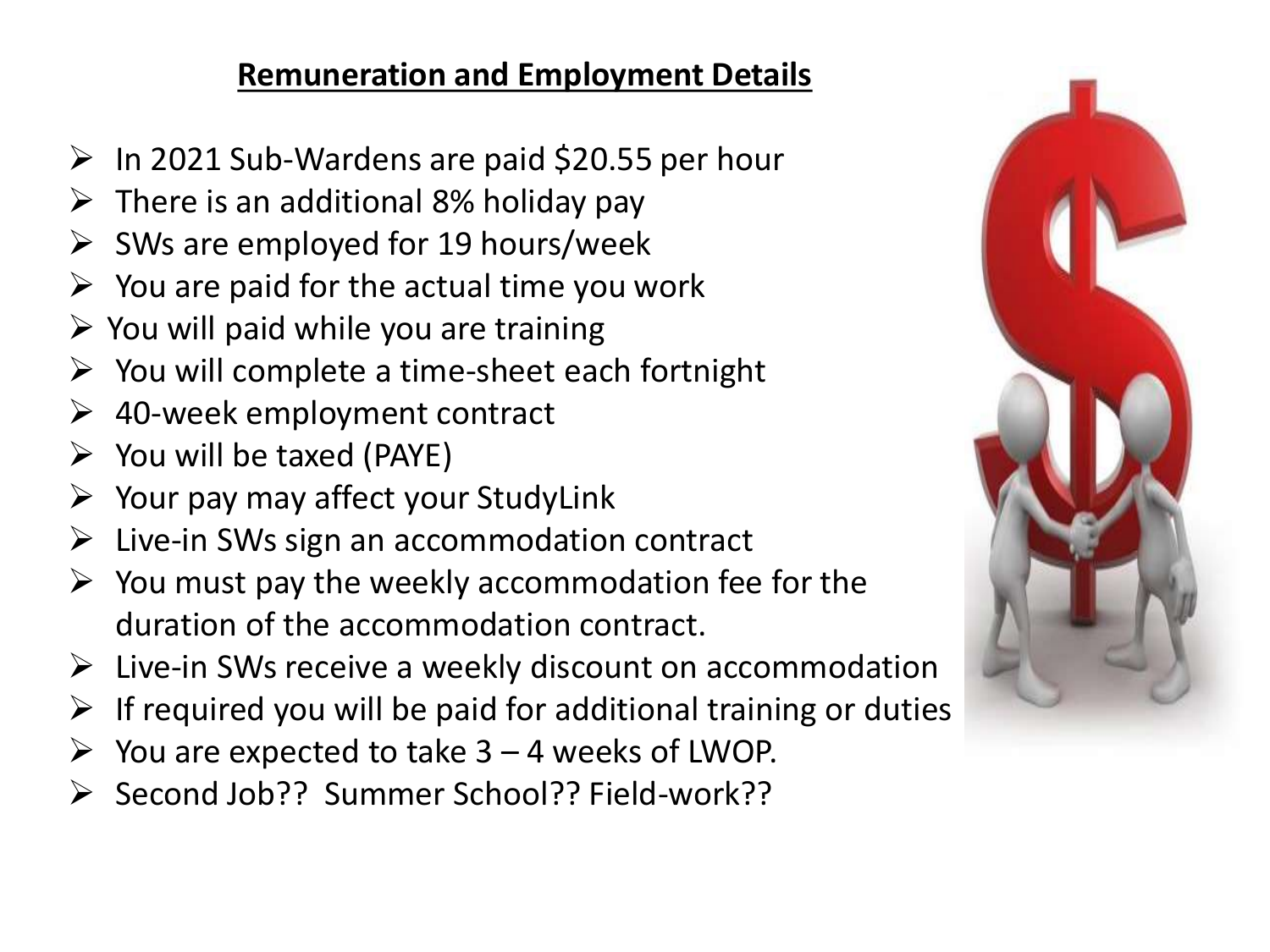#### **How will I be trained?**

- $\triangleright$  Pre-arrival training will commence in late January
- $\triangleright$  You must be available to attend pre-arrival training
- $\triangleright$  Training will involve such topics as

 $\Box$  First aid

- $\Box$  Basic pastoral care and support
- $\Box$  Being a first responder
- $\Box$  Dealing with first-year challenges
- $\Box$  Dealing with emotional and mental challenges
- $\Box$  Event and group management
- $\square$  Team bonding
- $\Box$  College administration

During the year you will receive on-going training opportunities.



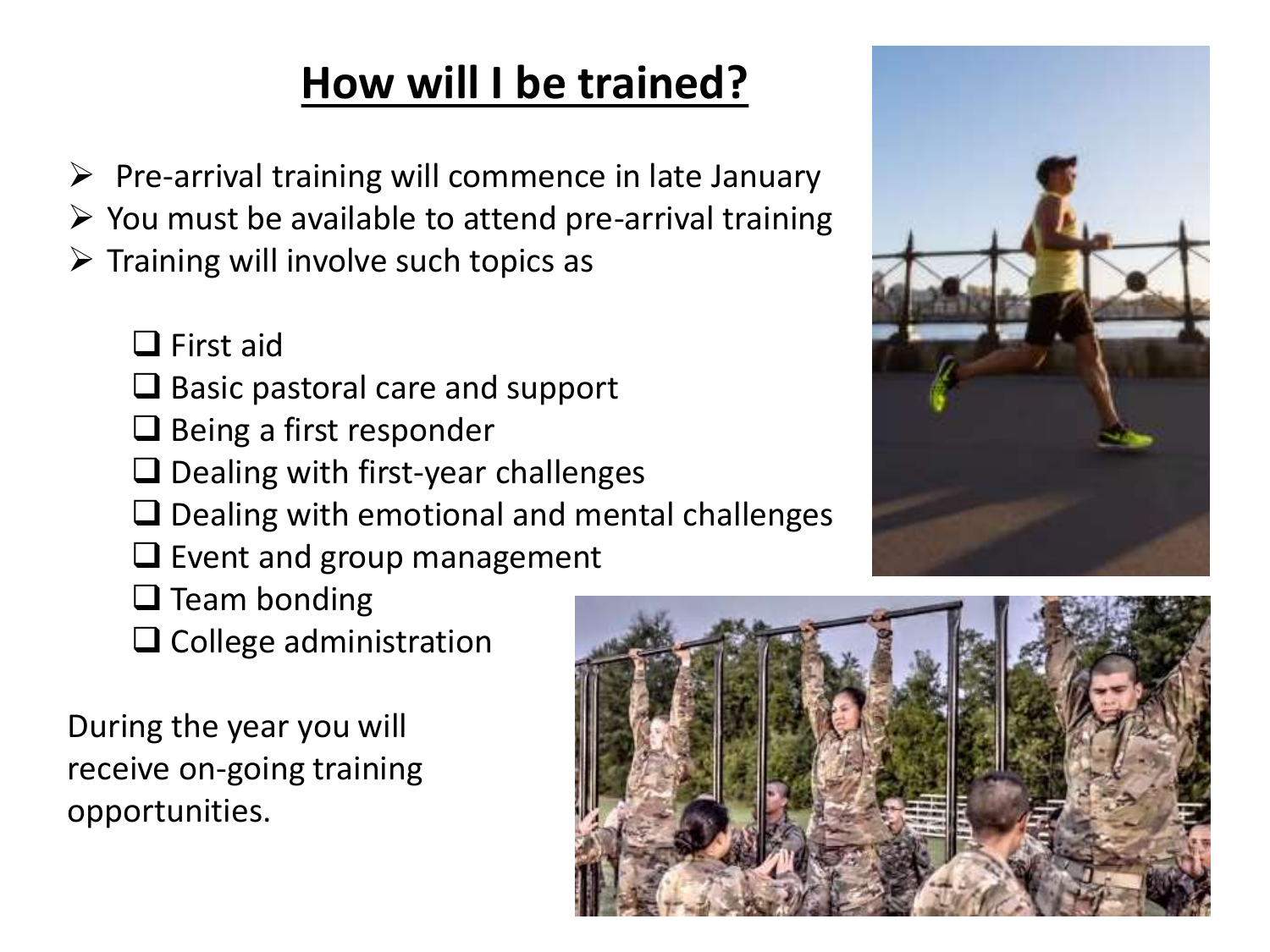#### **Application Process**

- Initial applications close on **Wednesday 21 July**
- Late applications will be considered if vacancies arise
- Complete the application form
- Select the colleges to receive your application
- Submit your application form, covering letter and CV
- Individual colleges will short-list, hold interviews, etc
- Offers go out starting **Wednesday 28 July**
- Applying to more than one college?? No problem.

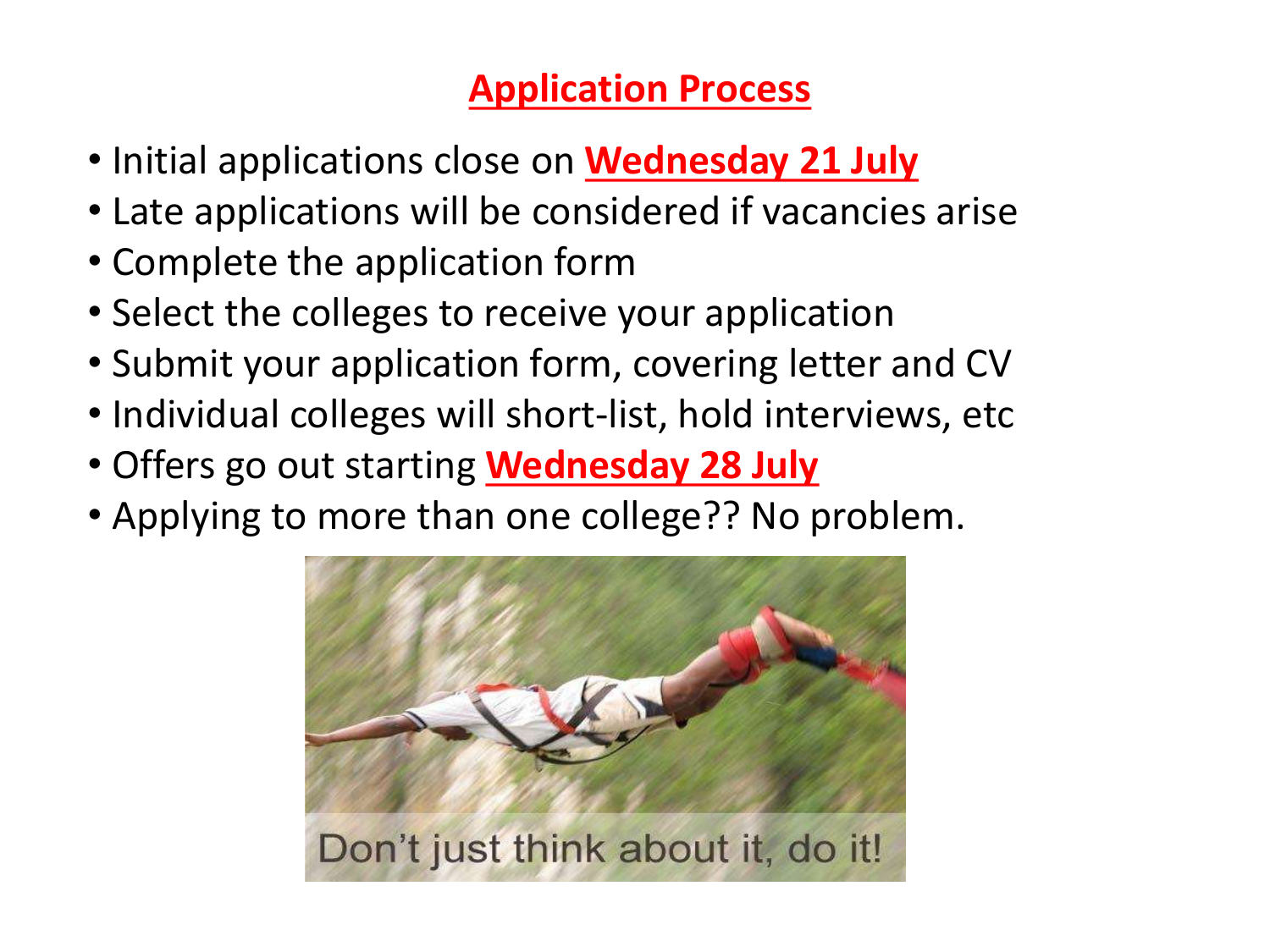## Submit your application

Via scanned e-mail to

#### **subwarden-applications@otago.ac.nz**

**Application Form Generic Covering Letter Curriculum Vitae** 

**Submit your application by Wednesday 21 July. Late applications will be considered as needed.** 

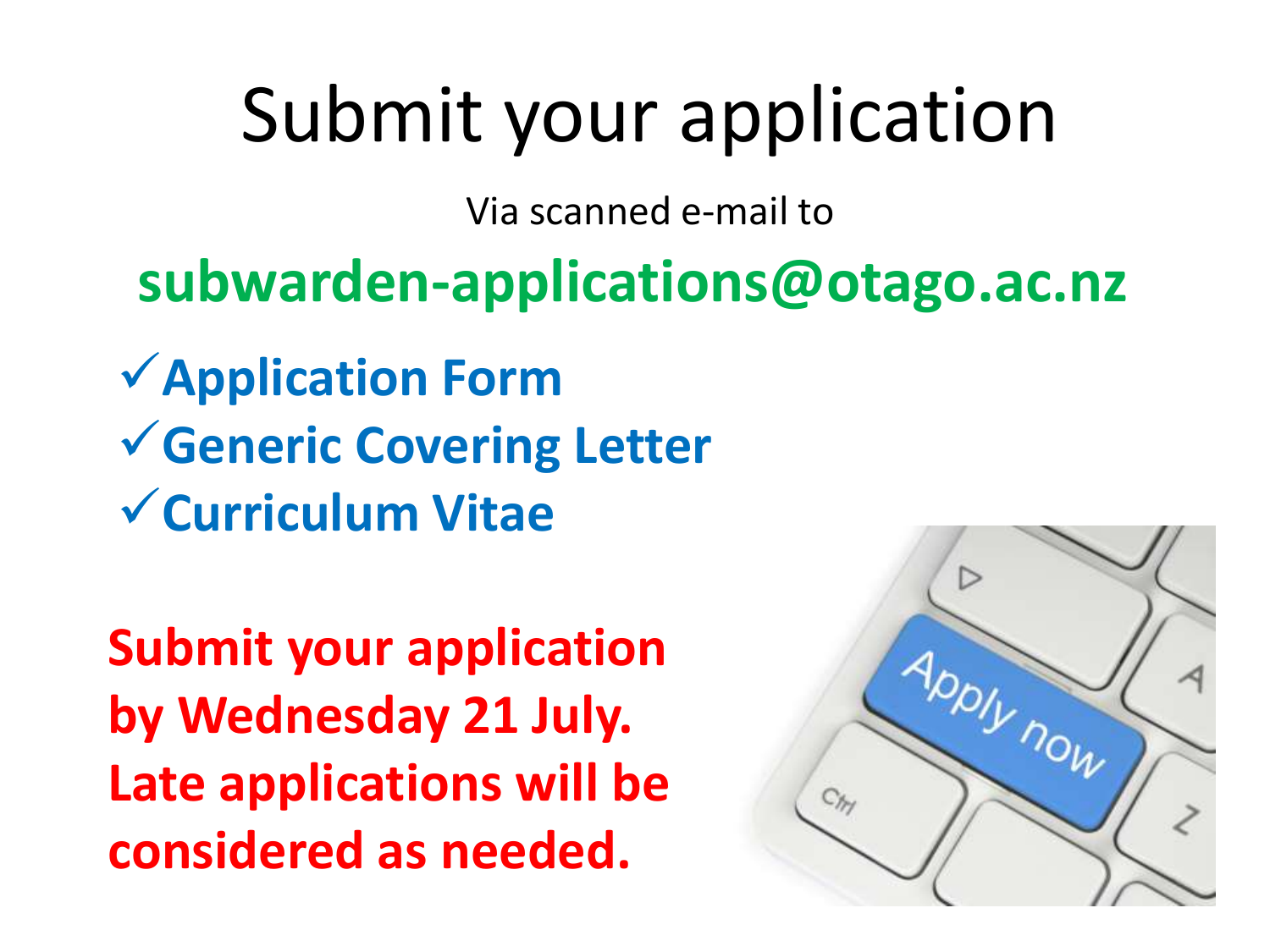## Application Tips

**Write a good covering letter – check it Review your on-line presence Prepare for "known" questions Do a practice interview with someone Research the college in advance Follow-up any interview with a thank-you**

**INOW**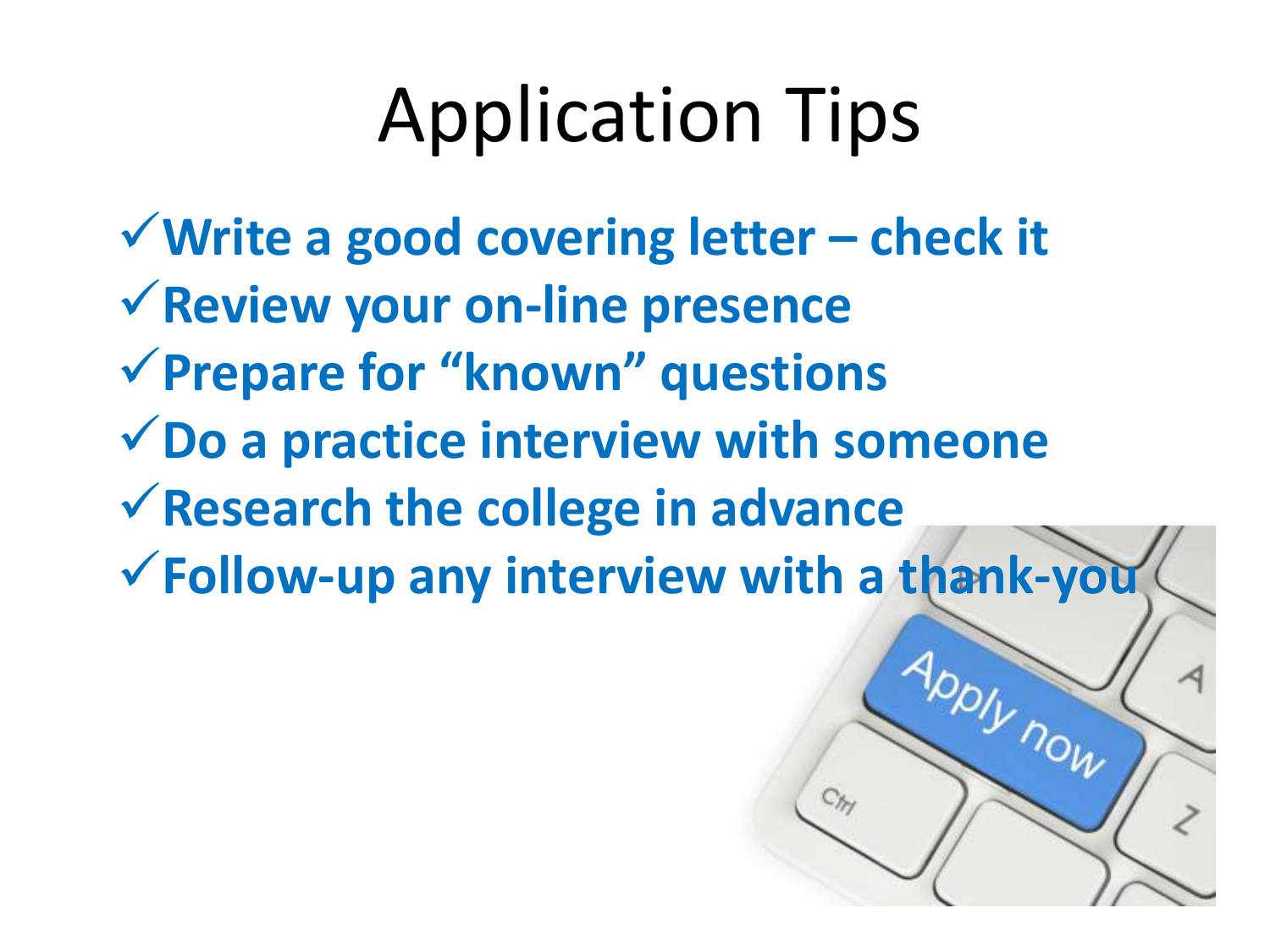#### https://www.otago.ac.nz/accommodation/residential-colleges/sub-wardens